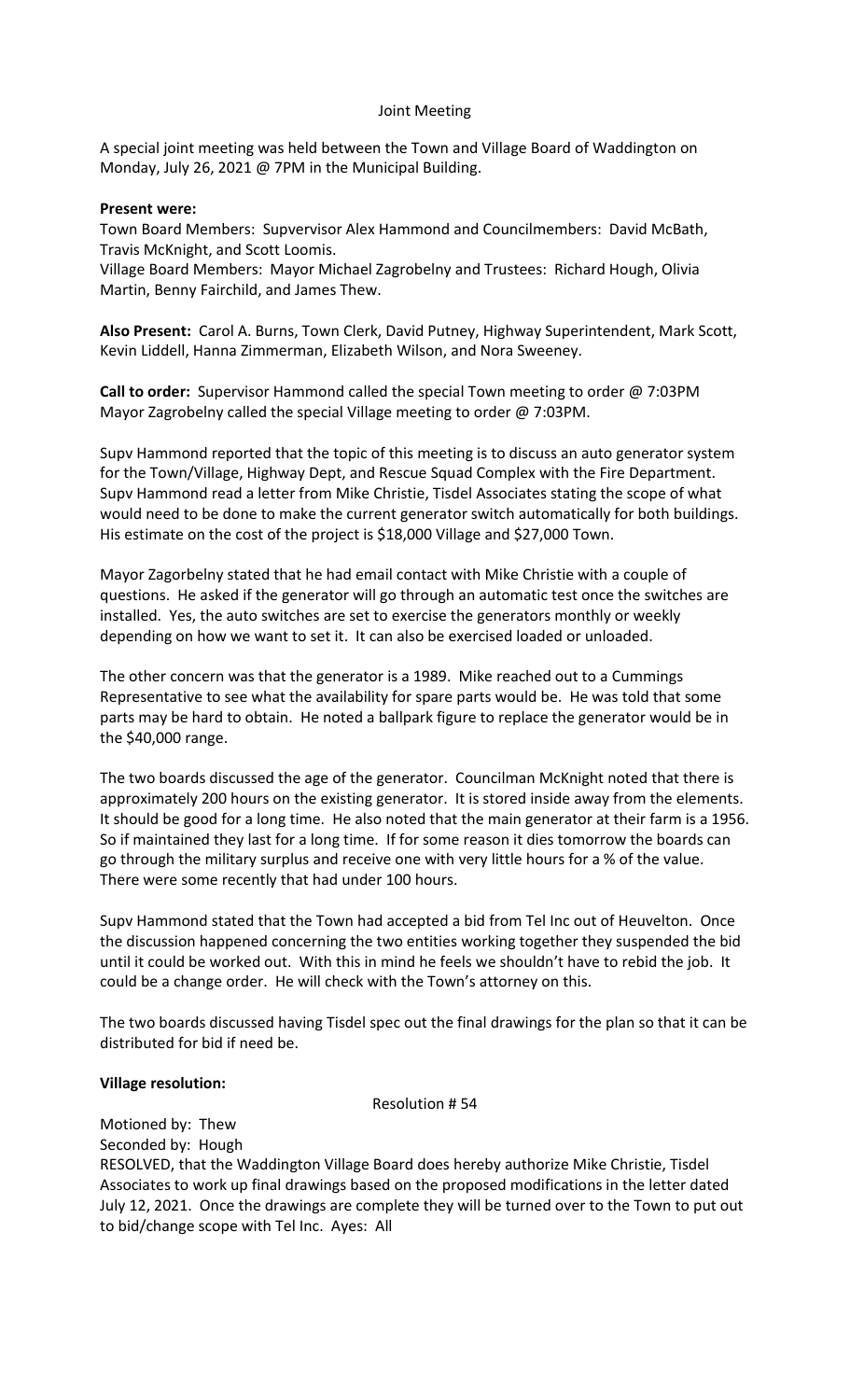# **Town Resolution:**

#### Resolution # 56

Motioned by: McKnight

Seconded by: Loomis

RESOLVED, that the Waddington Town Board does hereby authorize Mike Christie, Tisdel Associates to work up final drawings based on the proposed modifications in the letter dated July 12, 2021. Once the drawings are complete the Town will change scope with Tel Inc. and get an updated bid price.

FURTHER RESOLVED, that the Town Board agrees to pay its share of the bill for the Town portion of the drawings. Ayes: All

# **Future Generator Purchase:**

It has been agreed that if the generator needs to be replaced in the future it will be a 50/50 venture between the Town and Village with the Town using Part Town monies so that the Village residents are not charged twice for the project.

**Citizen's Comments:** Mark Scott addressed the boards concerning the NYS Marijuana Law. He noted that if the boards were to opt out of the law it needs to be done before the end of the year. The Town and Village could always opt back in to allow dispensaries.

Supv Hammond noted the decision needed to be made by December  $31<sup>st</sup>$ . He also noted that the town and village are considered separate entities when it comes to the law. One could opt out while the other does not.

Mayor Zagrobelny stopped Mark's comments noting he was treating this like an interview and this is not what this evenings meeting was about.

Trustee Fairchild noted that it could be put on an agenda and people will come to discuss if they are interested.

**Village Adjournment:** A motion was made by Fairchild, seconded by Martin to adjourn the meeting @ 7:30PM. Ayes: All

Respectfully submitted,

Carol A. Burns, Town Clerk

The Town continued on with their meeting.

The Town Board discussed the use of the ARPA funds. We will be receiving \$129,000 in two payments. The Board report how we are going to use these funds by October 31, 2021. Treasury Interim Final Rule establishes framework around project eligibility and RESTRICTIONS. Eligible time frame to spend the money is 3/3/21 - 12/31/24. Any costs occurred prior to March 3, 2021 not eligible. Projects that were being planned prior to March 3 are eligible, provided costs incurred happen after March 3, 2021. I asked Carol if our town SAM.gov account was active (System for Award Management)? It needs to be activated if not to apply and accept the funds. We can place money in an interest bearing account and keep the interest. Funds must be totally obligated by 12/31/2024 and expended by 12/31/26. Must keep all financial records for 5 years after funds have been expended. NEU project & expenditure report by 10/31/21 and annually thereafter. Page 16 describes project documentation and reporting requirements for local units of govt.

The board discussed the oil water separator project that has been discussed for the past several years. Kevin Smith had done the beginning work with estimates for the proposal.

Resolution #57

Motioned by: McKnight Seconded by: Loomis